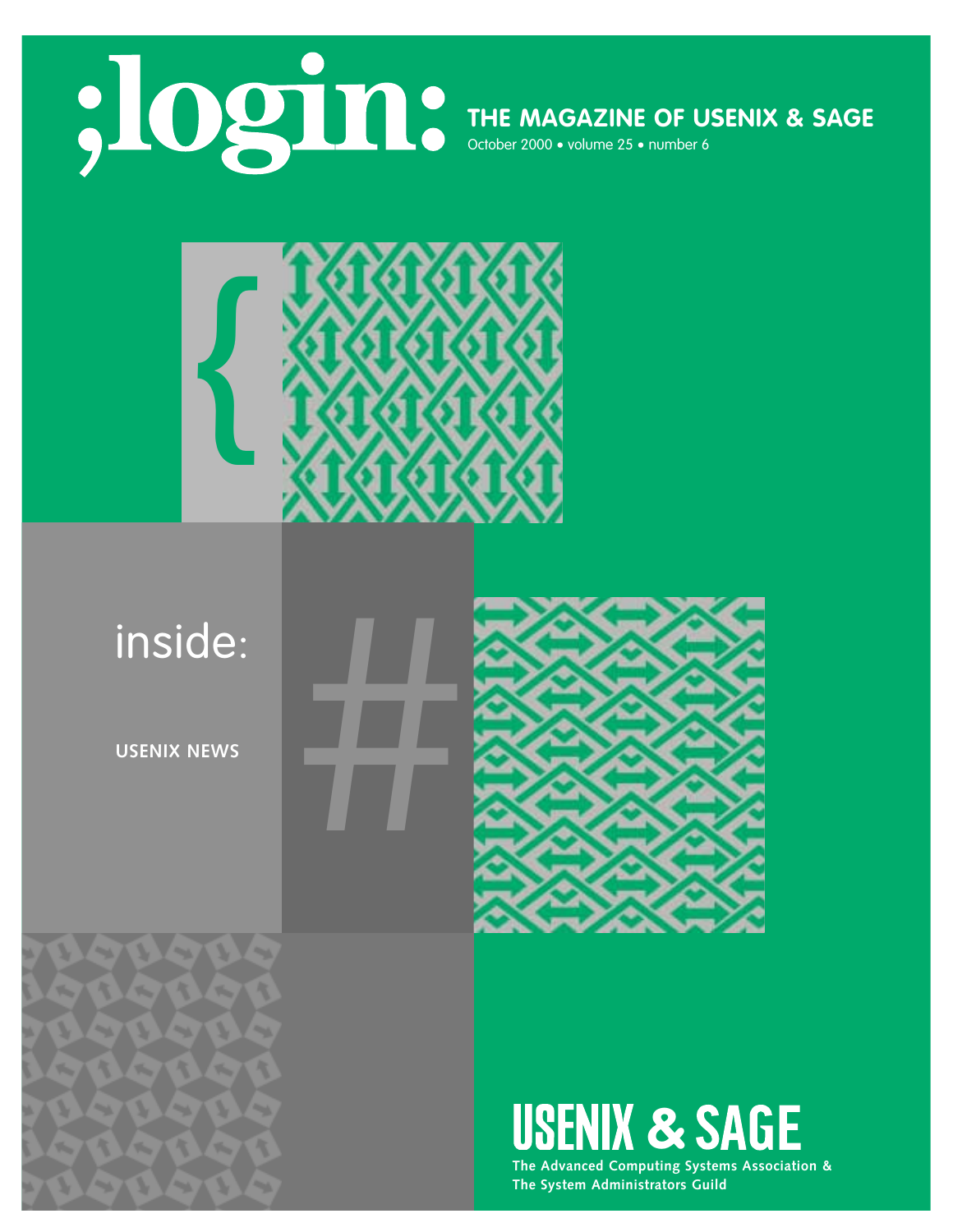# USENIX news

# **20 Years Ago in UNIX**

**by Peter H. Salus** USENIX Historian *<peter@Matrix.Net>*

One of the really nice things about publishing this set of historical notes is the way the participants contribute to my knowledge.

For years I've been reading columns by the "Jeffreys, Haemer and Copeland." Jeff Haemer is an old friend, but I'd never met Jeff Copeland. However, in June I received the following:

In your June "20 years ago . . ." column, you quote some correspondence from Ted Dolotta on the use of the word "touch" in Interactive's documentation for IBM. Ted minimizes his own role in preventing the travesty.

Certainly, Joyce Yoshihata uttering that she had been a press-typist for 25 years stopped the first round of IBM insisting on changing "touch" to "press," and that solved the problem with the IBM documentation managers. Unfortunately, as in many a large organization, the word didn't get passed down to the troops. As a result, when the documentation review for the text processing tools (with which I had some ego involvement) rolled around, the first words out of the young technical editor sitting across the table were something like "The first global issue is your pervasive use of the word 'touch' – that's going to have to be changed."

Ted by then had had enough. He leaned his elbows on the table, looked the editor in the eye, and said "OK. Fair enough. How about 'fondle?' Can we 'fondle the key?'"

After she turned seven shades of pink, Ted explained that (1) we'd been through this before, and (2) if AT&T – the other conservative high-tech monopoly in the country at the time – could sell "Reach Out and Touch Someone" nightshirts in their company store, perhaps IBM should loosen up, too.

Soon after I received this, I had the opportunity to actually meet Jeff, who is currently with a large (unmentionable) corporation in Redmond, Washington, whose opinions his email does not represent. I can assure you all that he is as witty in person as in print.

While this most likely ends the Dolotta documentation tale, it far from concludes this episode of history.

Fall 1980 saw Sam Leffler's arrival on the Berkeley campus. In October, the CSRG released 4BSD. This release contained a faster filesystem for use with virtual memory, job control, reliable signals, automatic reboot, "delivermail," and the Franz Lisp system.

Eric Allman's delivermail is what was renamed sendmail. (Eric said: "sendmail is really just delivermail version 2 or 3.") (The full story is in *Quarter-Century of UNIX*, pp. 161-163.)

Finally, Fall 1980 saw the resumption of the publication of *;login:* – I'll leave that for the next installment.

#### USENIX MEMBER BENEFITS As a member of the USENIX Association, you receive the following benefits:

FREE SUBSCRIPTION TO *;login:*, the Association's magazine, published eight times a year, featuring technical articles, system administration articles, tips and techniques, practical columns on security, Tcl, Perl, Java, and operating systems, book and software reviews, summaries of sessions at USENIX conferences, and reports on various standards activities.

ACCESS TO *;login:* online from October 1997 to last month

*<www.usenix.org/publications/login/login.html>.*

ACCESS TO PAPERS from the USENIX Conferences online starting with 1993 *<www.usenix.org/publications/library/index.html>*.

THE RIGHT TO VOTE on matters affecting the Association, its bylaws, election of its directors and officers.

OPTIONAL MEMBERSHIP in SAGE, the System Administrators Guild.

DISCOUNTS on registration fees for all USENIX conferences.

DISCOUNTS on the purchase of proceedings and CD-ROMS from USENIX conferences.

SPECIAL DISCOUNTS on a variety of products, books, software, and periodicals. See *[<http://www.usenix.org/membership/specialdisc.html>](http://www.usenix.org/membership/specialdisc.html)* for details.

# FOR MORE INFORMATION REGARDING MEMBERSHIP OR BENEFITS, PLEASE SEE

*[<http://www.usenix.org/membership/membership.html](http://www.usenix.org/membership/membership.html)*>

OR CONTACT *<office@usenix.org*> Phone: 510 528 8649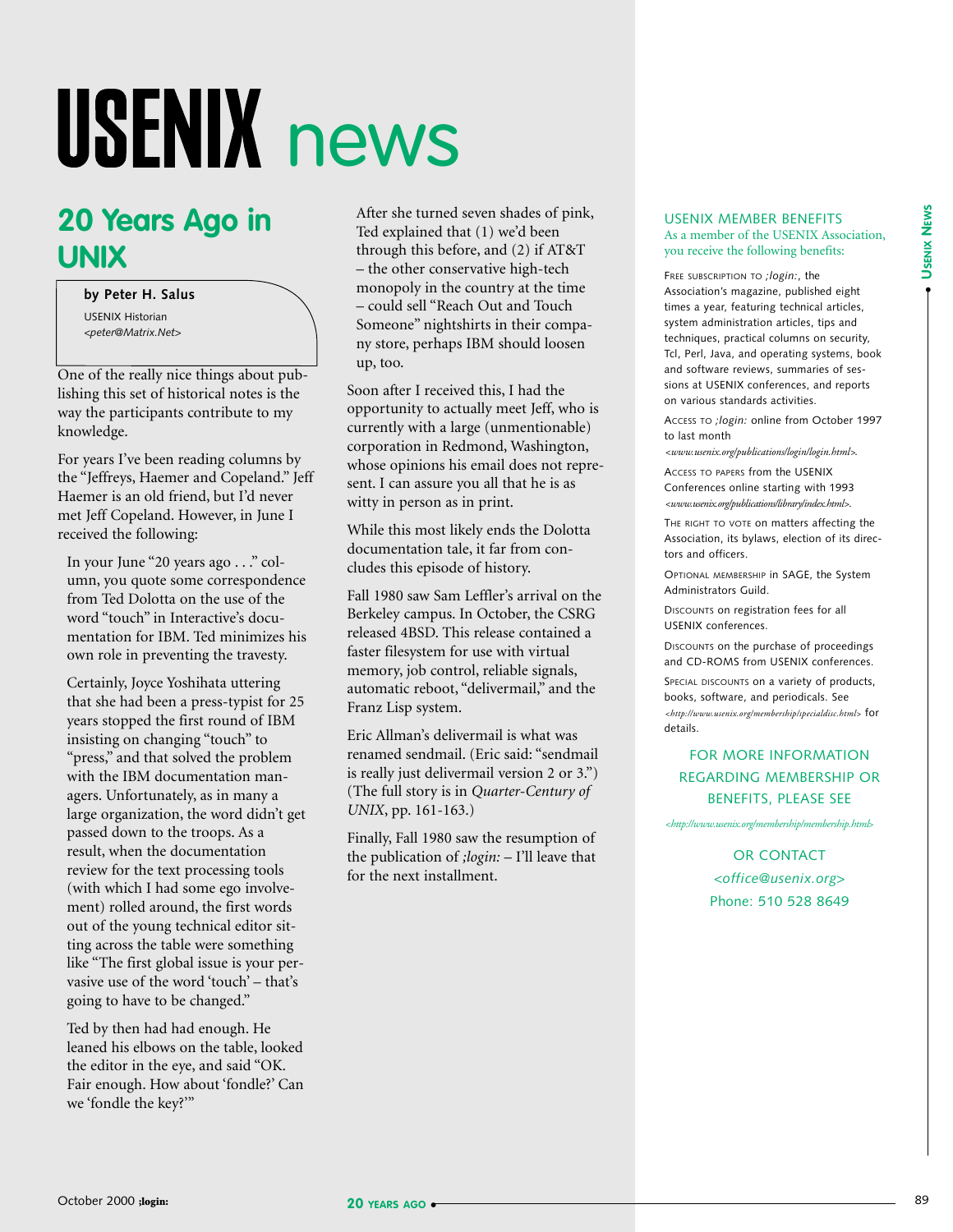# **USENIX Association Financial Report 1999**

The following information is provided as an annual report of the USENIX Association and represents the Association's statement of revenue and expenses for the year. Below are several charts that illustrate where your membership dues go. The Association's complete financial statements for the fiscal year ended December 31, 1999 are available on request from the USENIX Association at 2560 Ninth Street, Suite 215, Berkeley, CA, 94710.

The USENIX Association completed fiscal year 1999 with a net operating surplus of \$117,361.

Membership increased again, both in the general membership and SAGE, and now tops 10,000 members. About half of the members are also members of SAGE. However, with increasing membership, comes growth in expenses. Membership and publication expenses increased.

# **Member Dues**

Here are a few charts that show how your USENIX and SAGE dues are spent. Chart 1 shows the total dues income (\$746,402 in 1999) divided by type of membership. Chart 2 then presents how those dues are spent. Note that income from our conferences cover all costs of the conference office, exhibition and marketing. Chart 3 shows how the executive office spends its money. The "other" category covers such items as taxes, licenses, bank charges and miscellaneous expenses. Chart 4 indicates where most of the money allocated to Good Works and standards activities are spent (\$962,513) in 1999. (See the USENIX Web site at

*[<http://www.usenix.org/about/goodworks.html>](http://www.usenix.org/about/goodworks.html)* for a description of our Good Works program). These funds come from the income generated by the USENIX conferences and interest income from the Association's reserve fund.

Two charts deal with SAGE income (chart 5) (\$270,143 in 1999) and direct expenses (chart 6) (\$185,607).

Allocated expenses (staff and overhead) are not reflected in the direct expenses chart.

# **Conferences**

In 1999, USENIX sponsored the most conferences ever: three major conferences and 10 smaller workshops. Over 6,000 people attended these events. Tutorials continue to be popular. We boast some of the finest teachers in the industry and this is evidenced by the increasing number of persons taking them. Conferences and workshops that operated at a net loss were COOTS, Smart Cards, NETA, DSL, and USITS. Revenues exceeded expenses for all of the conferences included in the Annual Technical, LISA, and Security.

# **Publications**

We published 8 issues of *;login:*. The quality and quantity of material keeps improving.

# **Projects and Good Works**

The Association's healthy year-end budget was supported by strong returns on our investments, which netted \$256,644 for our Good Works program. USENIX allocated over \$1,000,000 for its Good Works program, and spent nearly all of it. These funds are used to provide stipends to students to attend USENIX and SAGE conferences, scholarships,



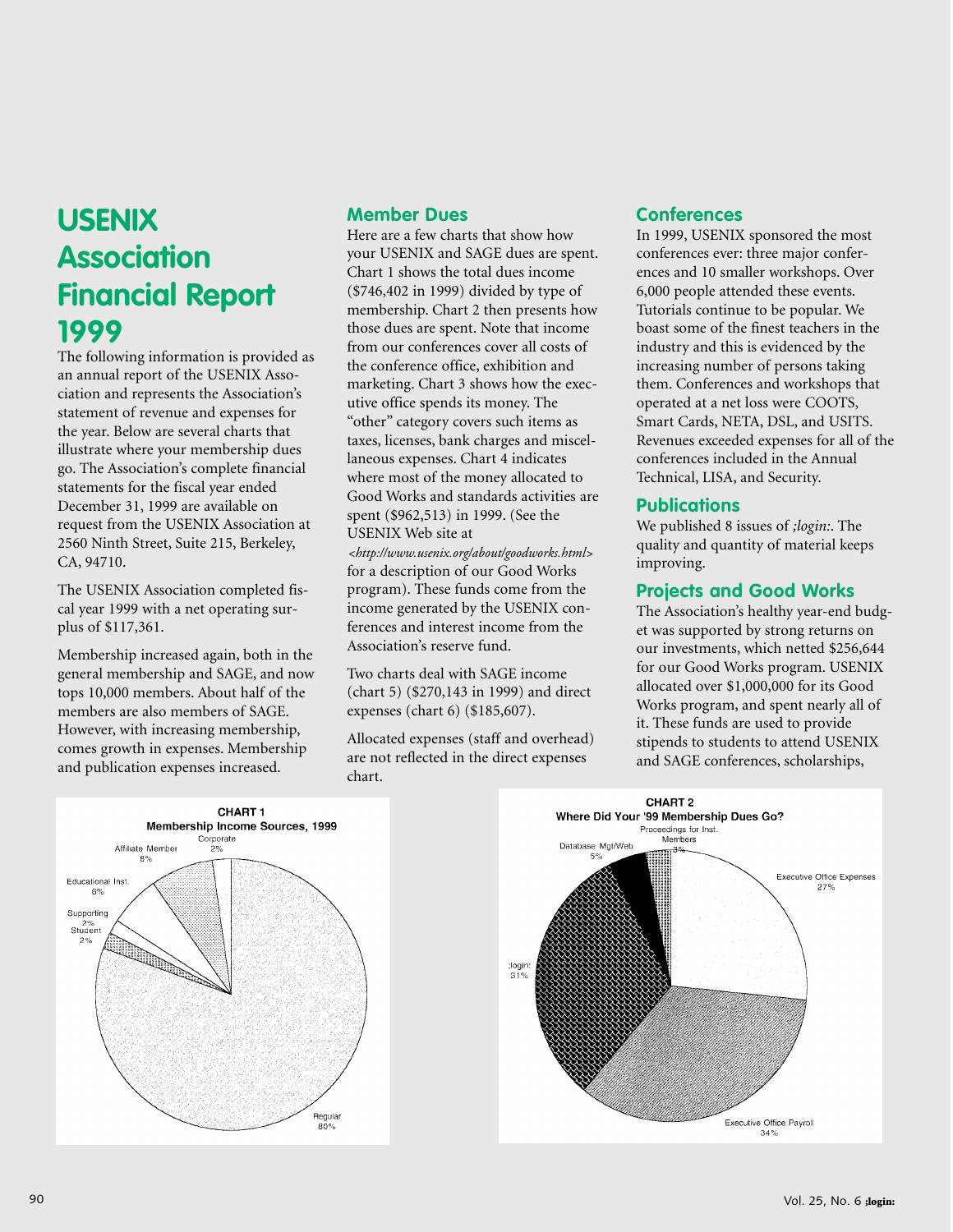support student research, promote outreach to representatives on campuses, as well as several innovative, computingrelated projects. Over 360 institutions have been represented in the USENIX Student Stipend Program. To date, over 100 schools have designated outreach representatives. Our Scholastic Program provides funding for scholarships and student research projects.

### See

*[<http://www.usenix.org/about/goodworks.html>](http://www.usenix.org/about/goodworks.html)* for a complete list of our Good Works program.









●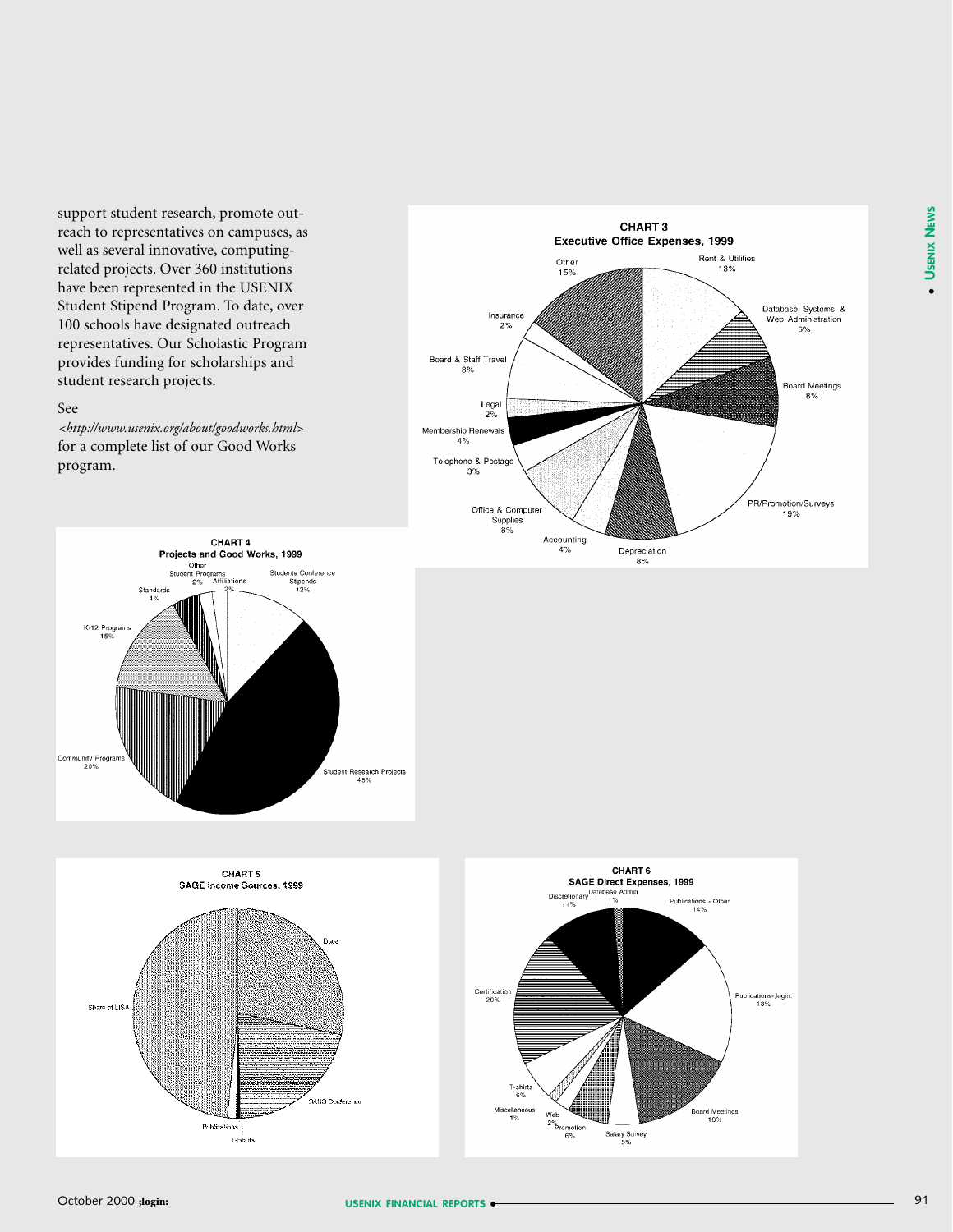# **1999 Financial Statements**

### **STATEMENTS OF FINANCIAL POSITION AS OF DECEMBER 31, 1999 AND 1998**

| <b>ASSETS</b>                        | 1999         | 1998        |
|--------------------------------------|--------------|-------------|
| <b>CURRENT ASSETS:</b>               |              |             |
| Cash and cash equivalents            | \$2,107,048  | \$2,079,358 |
| Receivables                          | 115,555      | 60,714      |
| Prepaid expenses                     | 57,841       | 112,405     |
| Inventory                            | 18,544       | 22,311      |
| Total current assets                 | 2,298,988    | 2,274,788   |
| <b>INVESTMENTS</b>                   | 7,755,283    | 5,648,278   |
| FURNITURE AND EQUIPMENT              | 155,028      | $-125,290$  |
| Total assets                         | \$10,209,299 | \$8,048,356 |
| <b>LIABILITIES AND NET ASSETS</b>    |              |             |
| <b>CURRENT LIABILITIES:</b>          |              |             |
| Accrued expenses                     | \$134,564    | \$231,428   |
| Total current liabilities            | 134,564      | 231,428     |
| <b>COMMITMENTS AND CONTINGENCIES</b> |              |             |
| <b>UNRESTRICTED NET ASSETS</b>       | 10,074,735   | 7,816,928   |
| Total liabilities and net assets     | \$10,209,299 | \$8,048,356 |

#### USENIX BOARD OF DIRECTORS

Communicate directly with the USENIX Board of Directors by writing to: *<board@usenix.org>*.

PRESIDENT:

Daniel Geer *<geer@usenix.org>*

VICE PRESIDENT Andrew Hume *<andrew@usenix.org>*

SECRETARY:

Michael B. Jones *<mike@usenix.org>* TREASURER:

Peter Honeyman *<honey@usenix.org>*

#### DIRECTORS:

John Gilmore *<john@usenix.org>* Jon "maddog" Hall *<maddog@usenix.org>* Marshall Kirk McKusick *<kirk@usenix.org>* Avi Rubin *<avi@usenix.org>*

EXECUTIVE DIRECTOR: Ellie Young *<ellie@usenix.org>*

#### **CONFERENCES**

Barbara Freel *<conference@usenix.org>* Registration/Logistics Telephone: 510 528 8649 FAX: 510 548 5738

Dana Geffner *<display@usenix.org>* Exhibitions Telephone: 831 457 8649 FAX: 831 457 8652

Daniel V. Klein *<dvk@usenix.org>* Tutorials Telephone: 412 422 0285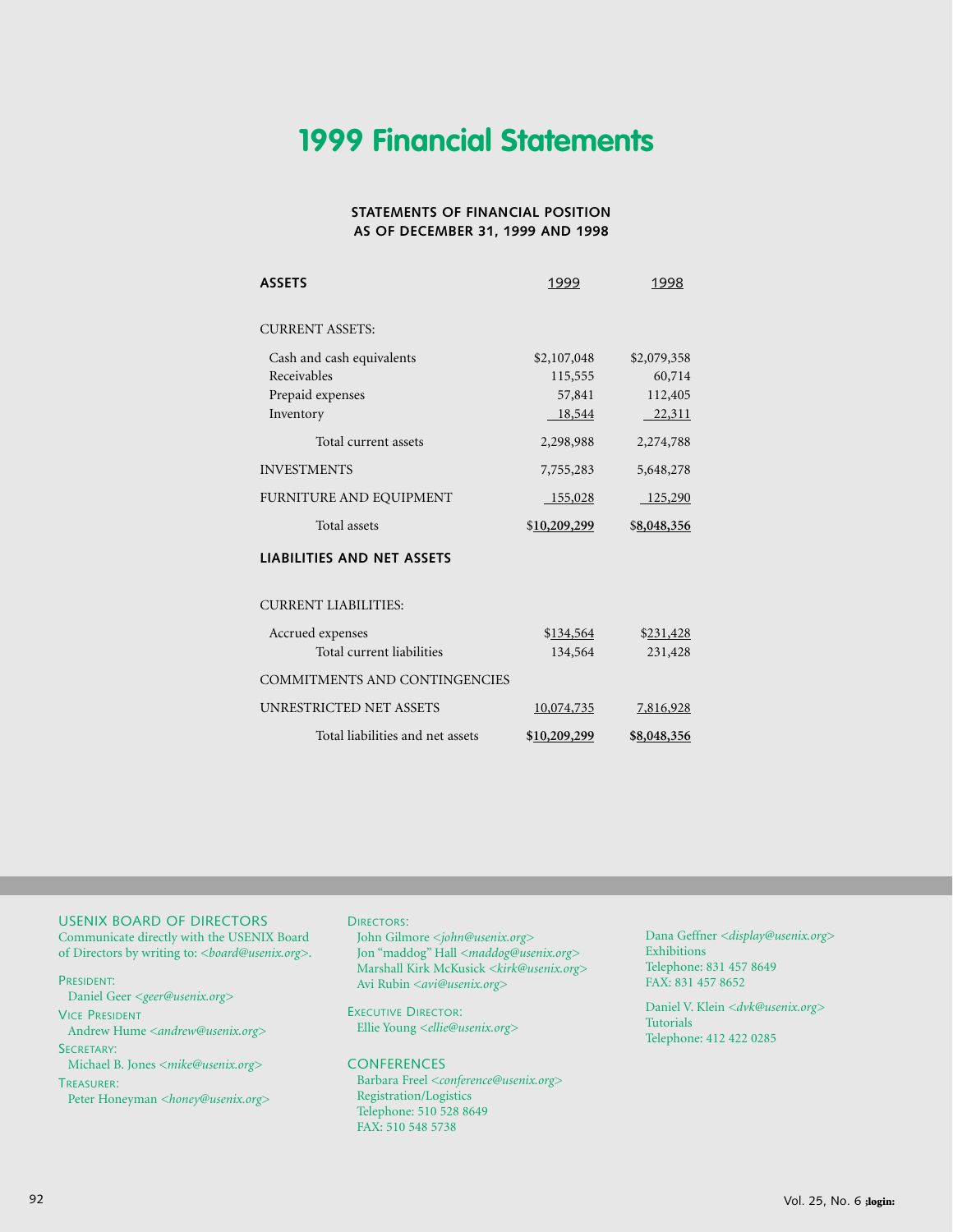| STATEMENTS OF ACTIVITIES FOR THE YEARS ENDED. |  |
|-----------------------------------------------|--|
| <b>DECEMBER 31, 1999 AND 1998</b>             |  |

| <b>REVENUE</b>                            | 1999         | 1998        |
|-------------------------------------------|--------------|-------------|
| Conference revenue                        | \$4,102,871  | \$3,696,590 |
| Workshop revenue                          | 928,746      | 729,267     |
| Membership dues                           | 746,402      | 533,129     |
| SAGE membership dues and other income     | 270,143      | 190,952     |
| Product sales                             | 47,712       | 48,616      |
| Total unrestricted revenue                | 6,095,874    | 5,198,554   |
| <b>OPERATING EXPENSES</b>                 |              |             |
| Conference expenses                       | 1,954,395    | 1,766,978   |
| Personnel and related benefits            | 1,136,834    | 1,016,021   |
| Projects and good works                   | 962,513      | 812,167     |
| Workshop expenses                         | 724,596      | 500,677     |
| Other general and administrative          | 628,736      | 545,406     |
| Membership; login:/web                    | 319,472      | 299,325     |
| SAGE expenses                             | 185,607      | 129,351     |
| Product expenses                          | 66,360       | 46,886      |
| <b>Total Expenses</b>                     | 5,978,513    | 5,116,811   |
| Net operating surplus                     | 117,361      | 81,743      |
| <b>NONOPERATING ACTIVITY</b>              |              |             |
| Donations                                 | 6,015        |             |
| Interest and dividend income              | 215,943      | 213,034     |
| Gains and losses on marketable securities | 2,011,441    | 788,667     |
| Investment fees                           | (86,938)     | (43,797)    |
| Net investment income                     |              |             |
| and nonoperating expense                  | 2,140,446    | 963,919     |
| <b>INCREASE IN NET ASSETS</b>             | 2,257,807    | 1,045,662   |
| NET ASSETS, BEGINNING OF YEAR             | 7,816,928    | 6,771,266   |
| NET ASSETS, END OF YEAR                   | \$10,074,735 | \$7,816,928 |

MEMBERSHIP

Telephone: 510 528 8649 Email: *<office@usenix.org>*

#### PUBLICATIONS/WEB SITE

*[<http://www.usenix.org>](http://www.usenix.org)*  Jane-Ellen Long *<jel@usenix.org>* Telephone: 510 528 8649

# USENIX SUPPORTING MEMBERS

- Addison-Wesley Earthlink Network Edgix Interhack Corporation Interliant JSB Software Technologies Lucent Technologies Macmillan Computer Publishing, USA Microsoft Research Motorola Australia Software Centre
- Nimrod AS O'Reilly & Associates Inc. Performance Computing Sendmail, Inc. Smart Storage, Inc. Sun Microsystems, Inc. Sybase, Inc. Syntax, Inc. Taos: The Sys Admin Company UUNET Technologies, Inc.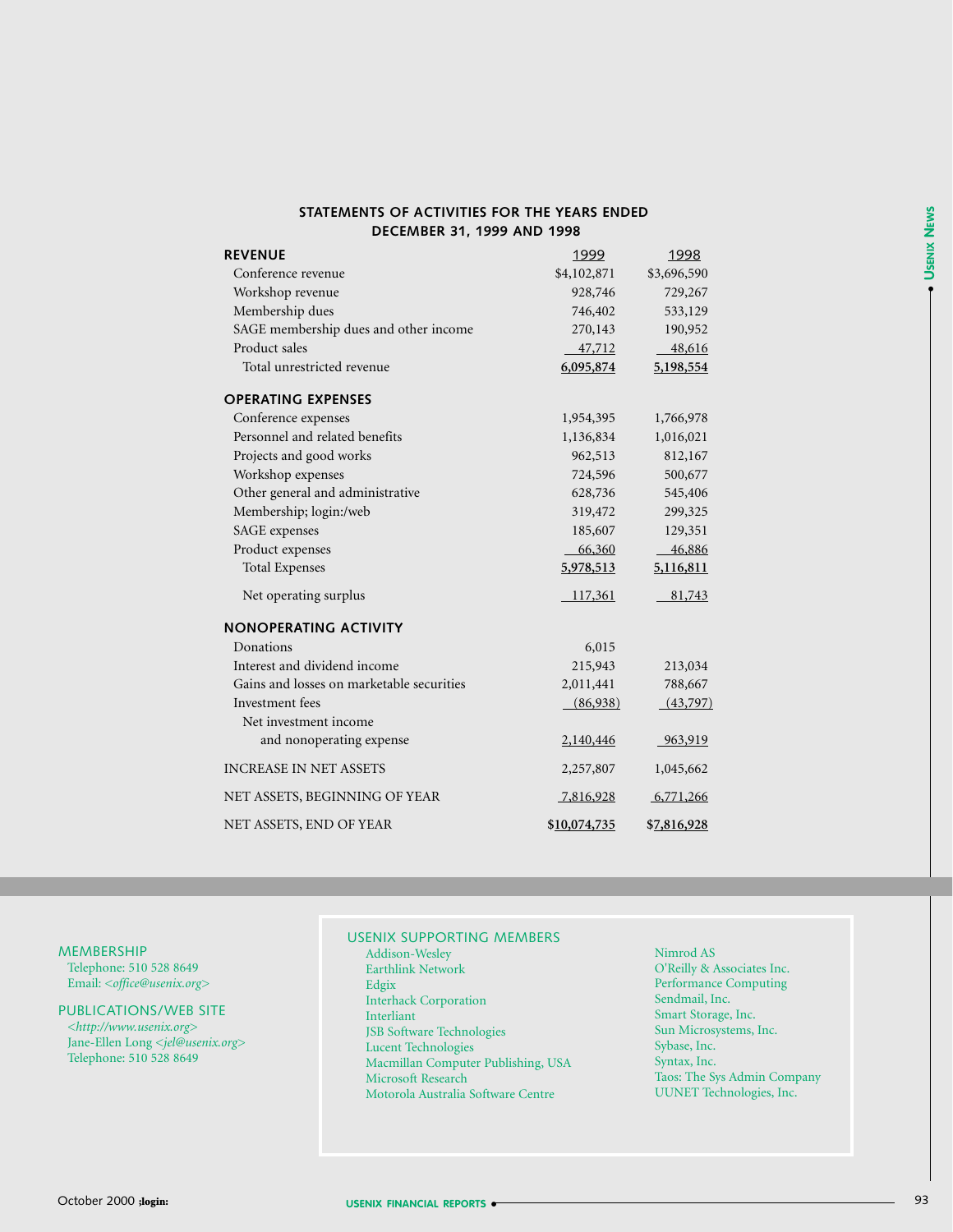# **STATEMENTS OF CASH FLOWS FOR THE YEARS ENDED DECEMBER 31, 1999 AND 1998**

| <b>CASH FLOWS FROM OPERATING ACTIVITIES</b>     | 1999        | 1998        |
|-------------------------------------------------|-------------|-------------|
| Increase in net assets                          | \$2,257,807 | \$1,045,662 |
| Adjustments to reconcile increase in net assets |             |             |
| to net cash provided by operating activities:   |             |             |
| Depreciation                                    | 44,498      | 40,748      |
| Realized and unrealized gains on investments    | (2,011,441) | (788, 667)  |
| (Increase) decrease in current assets:          |             |             |
| Receivables                                     | (54, 841)   | (11, 817)   |
| Prepaid expenses                                | 54,564      | 19,591      |
| Inventory                                       | 3,767       | 8,013       |
| Increase (decrease) in liabilities:             |             |             |
| Accrued expenses                                | (96, 864)   | 107,917     |
| Deferred revenue                                |             | (200,613)   |
| Total cash provided by operating activities     | 197,490     | 220,834     |
| <b>CASH FLOWS FROM INVESTING ACTIVITIES</b>     |             |             |
| Purchase of investments                         | (9,628,860) | (2,183,978) |
| Sale of investments                             | 9,533,296   | 2,333,141   |
| Purchase of furniture and equipment             | (74, 236)   | (39, 645)   |
| Total cash provided (used)                      |             |             |
| by investing activities                         | (169,800)   | 109,518     |
| INCREASE IN CASH AND CASH EQUIVALENTS           | 27,690      | 330,352     |
| CASH AND CASH EQUIVALENTS,                      |             |             |
| <b>BEGINNING OF YEAR</b>                        | 2,079,358   | 1,749,006   |
| CASH AND CASH EQUIVALENTS, END OF YEAR          | \$2,107,048 | \$2,079,358 |